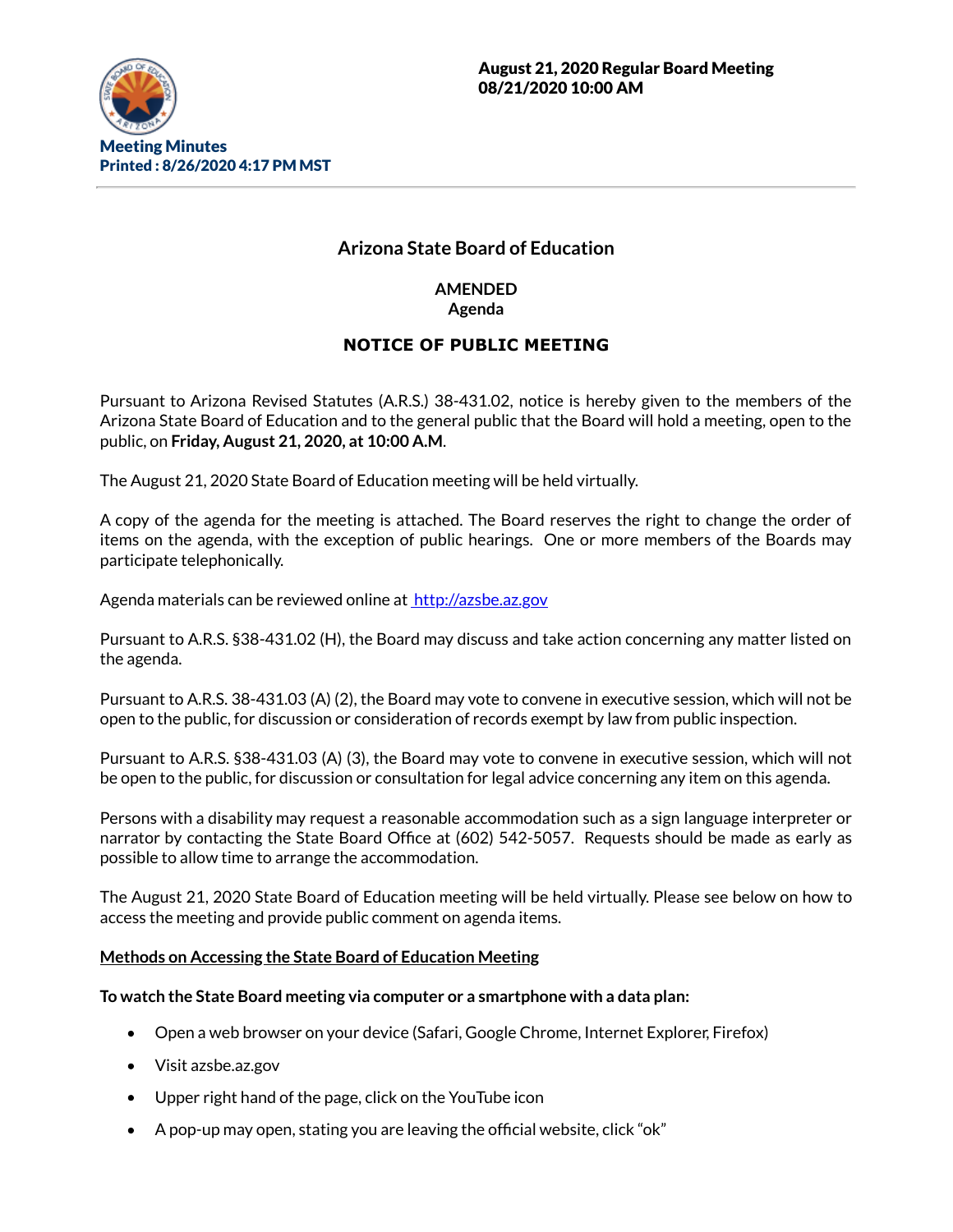When the meeting starts, you will see a "live" video. If you do not see this, and the meeting's start time has passed, you may need to hit the refresh button on your browser

Direct Link: <https://www.youtube.com/channel/UCsNwAaD9tyciKskyp0R2e5A>

If you do not have internet access to watch the meeting, please contact the Board's office at (602) 542-5057 and a staff member will assist you.

#### **Procedure for Submitting Public Comment:**

For individuals wishing to submit public comment (Agenda Items #2, #4, #6 and #8)

#### **Written Comment:**

Written comments for the meeting will be accepted by:

- **e** email [inbox@azsbe.az.gov](mailto:inbox@azsbe.az.gov)
- fax to  $(602)$  542-3046
- USPS to 1700 W. Washington St., Executive Tower, Suite 300, Phoenix, Arizona 85007

#### **The deadline to submit a written comment will be Thursday, August 20, 2020 at 12:00 PM.**

Written comments received after the deadline will not be posted and will not be provided to members.

Written comments will not be read into the record, however, staff will post all written comments received by the deadline on the Board's agenda by **Thursday, August 20, 2020 at 5:00 PM.**

#### **Verbal Comment:**

Individuals must register to submit a verbal comment at the meeting. Please use the link below to register.

#### **The deadline to register for a verbal comment will be Thursday, August 20, 2020 at 12:00 PM.**

By registering, you are submitting a request to speak form and Board staff will call on you to speak during the appropriate public comment agenda item.

Please review the Board's agenda to determine at which public comment agenda item (#2, #4, #6, #8) you will be called. The name in which you register **MUST** match the name on the account when signing into the meeting to speak. Prior to the meeting, you may need to download the Zoom application to your device and create an account to ensure name matching. Board staff will only call speakers once and then will move on to the next speaker. If you miss your turn, Board staff will attempt again at the end of the list. The order in which names are called will be in the order in which the registrations are received.

All Board policies in regard to public comment at in-person meetings are transferable to verbal public comment for virtual meetings. Verbal public comments are limited to three minutes unless adjusted by the State Board President at the start of the meeting.

Please use this link to register: https://us02web.zoom.us/webinar/register/WN J23FvjyZTku8OGJ6bleI1A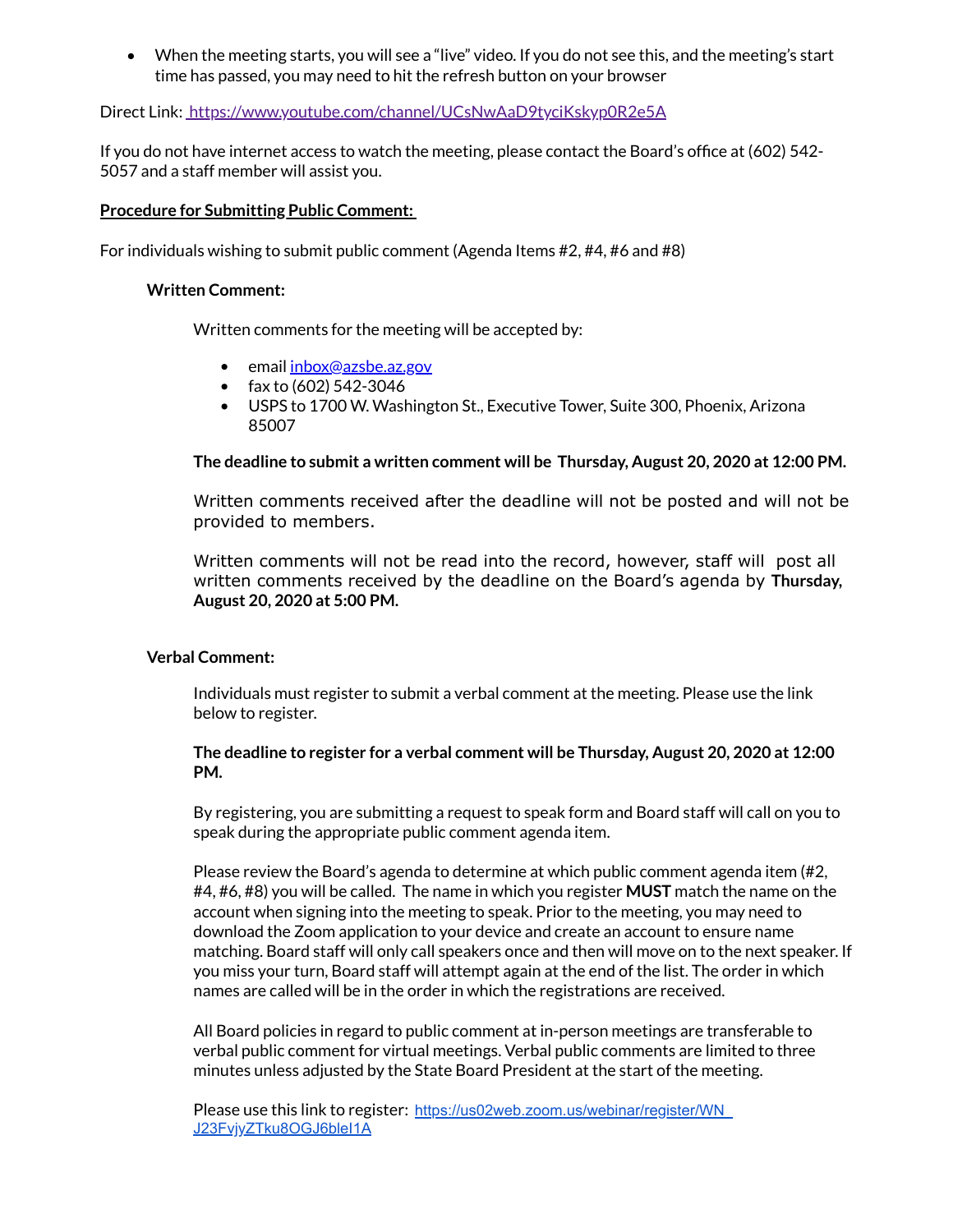If you need assistance with registering, please contact the Board's office at (602) 542-5057 and a staff member will assist you.

If you do not have internet access to register for a virtual comment, please contact the Board's office at (602) 542-5057 and a staff member will assist you.

DATED AND POSTED this 19th day of August, 2020.

Arizona State Board of Education

By:

Alicia Williams Executive Director (602) 542-5057

10:00 a.m. CALL TO ORDER AND ROLL CALL

#### Attendees

**Voting Members**

Calvin Baker, Board Member Dr. Daniel Corr, Vice President Patricia Welborn, Board Member Jill Broussard, Board Member Christine Burton, Board Member Michele Kaye, Board Member Dr. Janice Mak, Board Member Lucas Narducci, President Kathy Hoffman, Superintendent of Public Instruction Dr. Robert Robbins, Board Member Armando Ruiz, Board Member

## 1. BUSINESS REPORTS

A. President's Report

President Narducci welcomed the University of Arizona President, Dr. Robert Robbins, as the newest Arizona State Board of Education Board Member. He also acknowledged Dr. Rita Cheng, President of Northern Arizona University, for her years of service to the State Board of Education.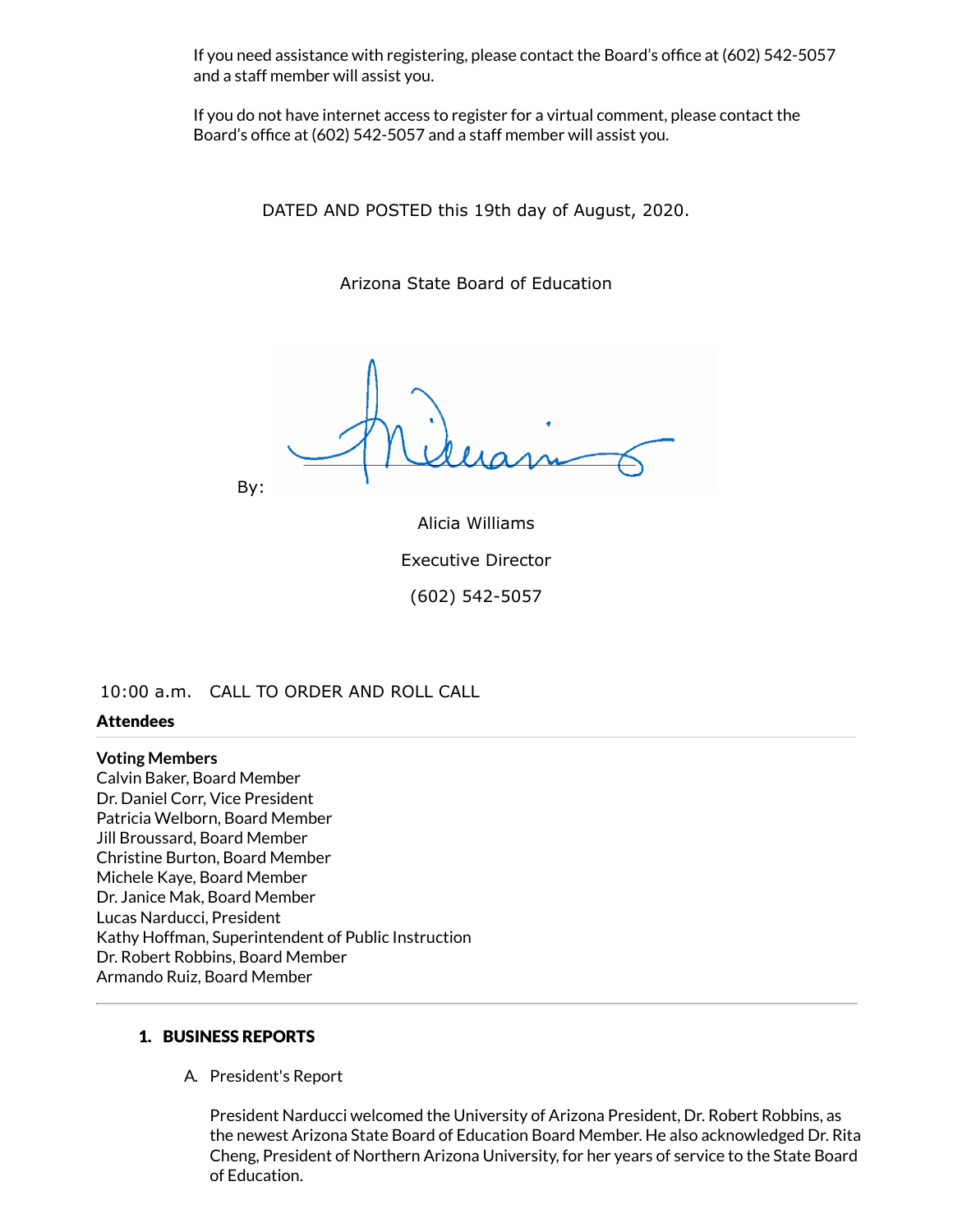- 1. Welcome Dr. Robert Robbins
- 2. Recognition of Dr. Rita Cheng
- B. Superintendent's Report

Superintendent Hoffman provided updates activities happening within the Arizona Department of Education.

- 1. Update on Department Activities
- C. Executive Director's Report

Executive Director Williams informed the Board that there were no updates to report.

# 2. CALL TO THE PUBLIC

No request to speak forms were received. One written comment was received and can be found in the Board material.

# 3. CONSENT AGENDA

A motion was made to approve 3A - 3L. Motion approved 11-0.

Motion made by: Dr. Daniel Corr Motion seconded by: Christine Burton Voting: Calvin Baker - Yes Dr. Daniel Corr - Yes Patricia Welborn - Yes Jill Broussard - Yes Christine Burton - Yes Michele Kaye - Yes Janice Mak - Yes Lucas Narducci - Yes Kathy Hoffman - Yes Dr. Robert Robbins - Yes Armando Ruiz - Yes

- A. Consideration to determine that Morenci Unified School District No. 22 is in compliance with the Uniform System of Financial Records
- B. Approval of the addition of degrees to the degree matrix to meet the Subject Matter Expert certificate degree requirement and subject knowledge exam waiver
- C. Approval of the Northern Arizona University School Counseling educator preparation program leading to educator certification
- D. Approval of Grand Canyon University as an Alternative Educator Preparation Program for elementary and secondary education
- E. Approval of the Move on When Reading (MOWR) local education agency (LEA) and charter school literacy plans for release of K-3 Reading Base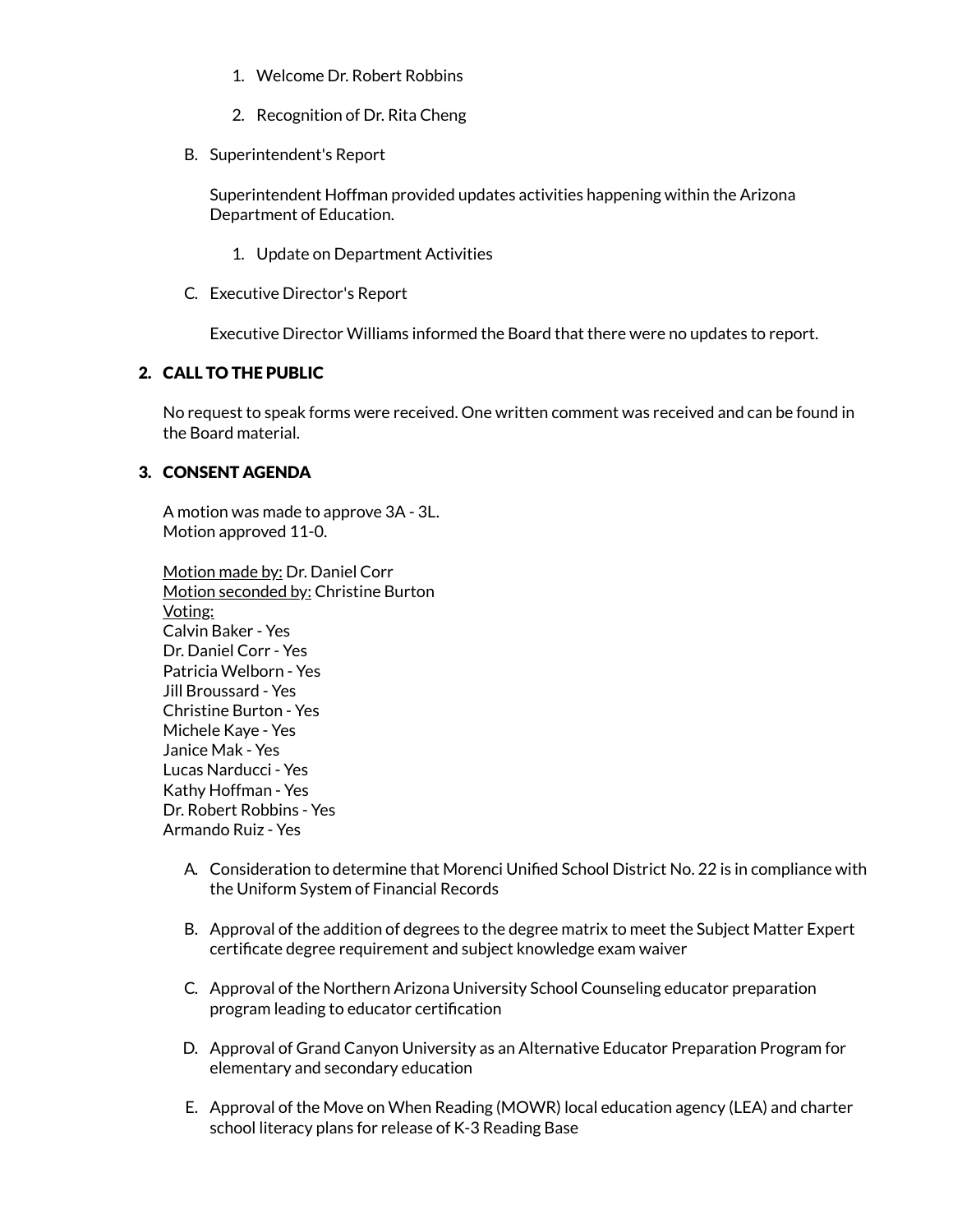- F. Approval of the contracts for Nita M. Lowey 21st Century Community Learning Center Cycle 16 Title IVB Grant Awards
- G. Approval of the USDA Farm to School Grant Program award
- H. Approval of the Special Education Advisory Panel (SEAP) Membership for SY 20/21
- I. Approval of appointment to superintendent position to the Professional Practices Advisory **Committee**
- J. Approval of the award of the 2020 School Safety Program to schools on the waitlist
- K. UPDATED Approval of Arizona Online Instruction (AOI) applications for the 2020-2021 school year as part of the abridged AOI application process - UPDATED
- L. Receipt of update on the timeline for the revision process for Arizona's Educational Technology Standards

# 4. CALL TO THE PUBLIC

Executive Director Williams, informed that one written comment was received and can be found in the Board material.

Coco Lovejoy, representing herself, submitted a Call to the Public Request to Speak Form and addressed the Board.

Katherine Visser, representing herself, submitted a Call to the Public Request to Speak Form and addressed the Board.

Esly Montenegro, representing herself, submitted a Call to the Public Request to Speak Form and addressed the Board.

Dr. Mark Joranstaad, representing Arizona School Administrators, submitted a Call to the Public Request to Speak Form and addressed the Board.

Steve Smith, representing himself, submitted a Call to the Public Request to Speak Form and addressed the Board.

### 5. GENERAL SESSION

A. UPDATED - Update on rulemaking procedures regarding A.A.C. Article 15, Empowerment Scholarship Accounts - UPDATED

Deputy Director Baden presented information to the Board.

B. Presentation, discussion and possible action to open rulemaking procedures on R7-2-301 Minimum Course of Study and Competency Goals for Students in Common Schools and R7- 2-302 Minimum Course of Study and Competency Requirements for Graduation from High **School** 

Deputy Director Baden presented information to the Board.

It is recommended the Board open rulemaking procedures on R7-2-301 Minimum Course of Study and Competency Goals for Students in Common Schools and R7-2-302 Minimum Course of Study and Competency Requirements for Graduation from High School.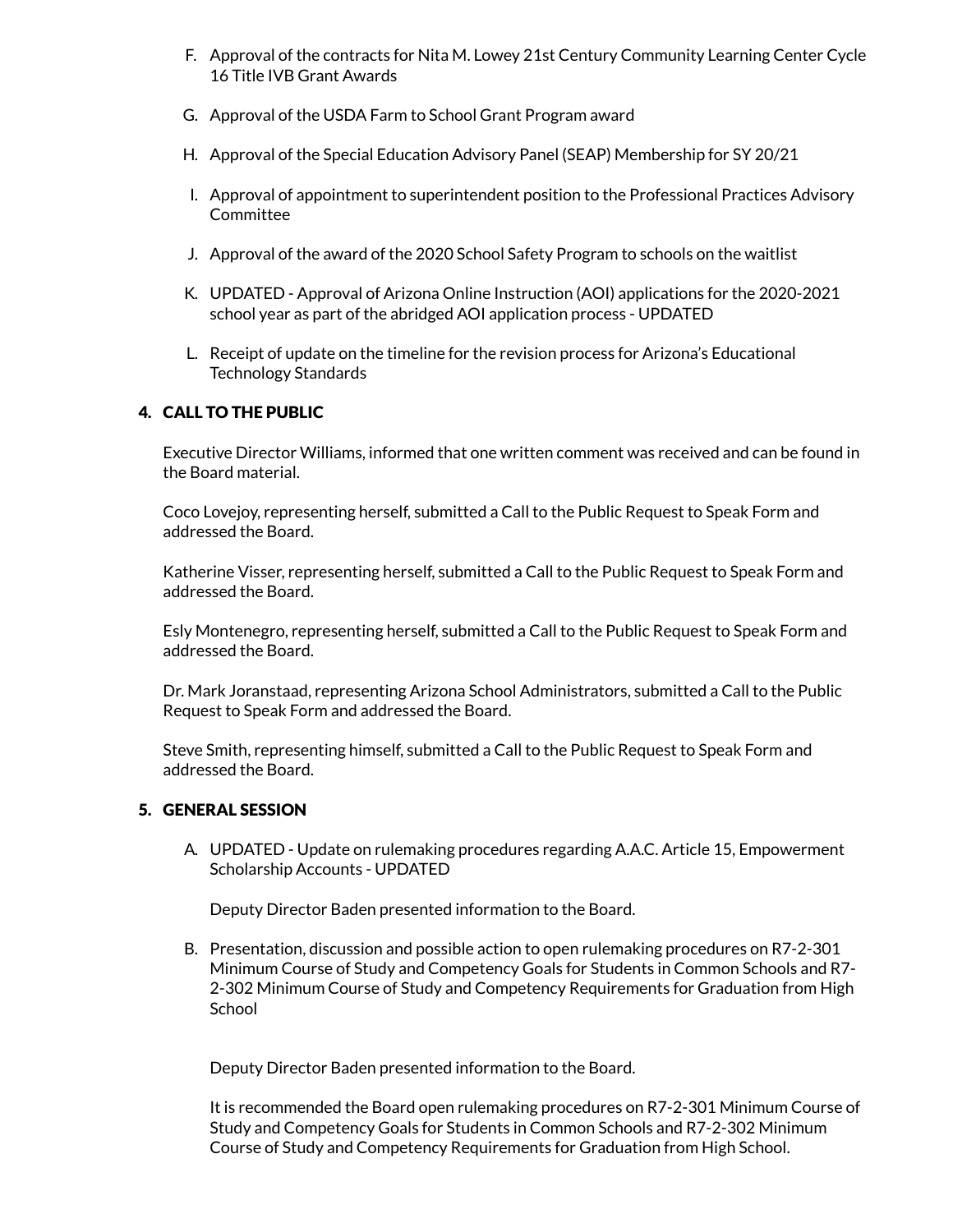Motion passed 11-0.

- Motion made by: Jill Broussard Motion seconded by: Janice Mak Voting: Calvin Baker - Yes Dr. Daniel Corr - Yes Patricia Welborn - Yes Jill Broussard - Yes Christine Burton - Yes Michele Kaye - Yes Janice Mak - Yes Lucas Narducci - Yes Kathy Hoffman - Yes Dr. Robert Robbins - Yes Armando Ruiz - Yes
- C. UPDATED Presentation, discussion and possible action to approve the FY 2022 State Board of Education budget request - UPDATED

Executive Director Williams presented information to the Board.

Motion passed 11-0.

Motion made by: Christine Burton Motion seconded by: Jill Broussard Voting: Calvin Baker - Yes Dr. Daniel Corr - Yes Patricia Welborn - Yes Jill Broussard - Yes Christine Burton - Yes Michele Kaye - Yes Janice Mak - Yes Lucas Narducci - Yes Kathy Hoffman - Yes Dr. Robert Robbins - Yes Armando Ruiz - Yes

D. Presentation, discussion and possible action to approve the schedule for the Distance Learning Plan Implementation Evaluation

Kate Wright, representing the Arizona Department of Education, presented information to the Board.

It is recommended that the State Board of Education (SBE) approve the Arizona Department of Education's (ADE) schedule to evaluate the implementation of submitted local education agencies' (LEA) Distance Learning Plans (DLP).

Motion passed 11-0.

Motion made by: Janice Mak Motion seconded by: Patricia Welborn Voting: Calvin Baker - Yes Dr. Daniel Corr - Yes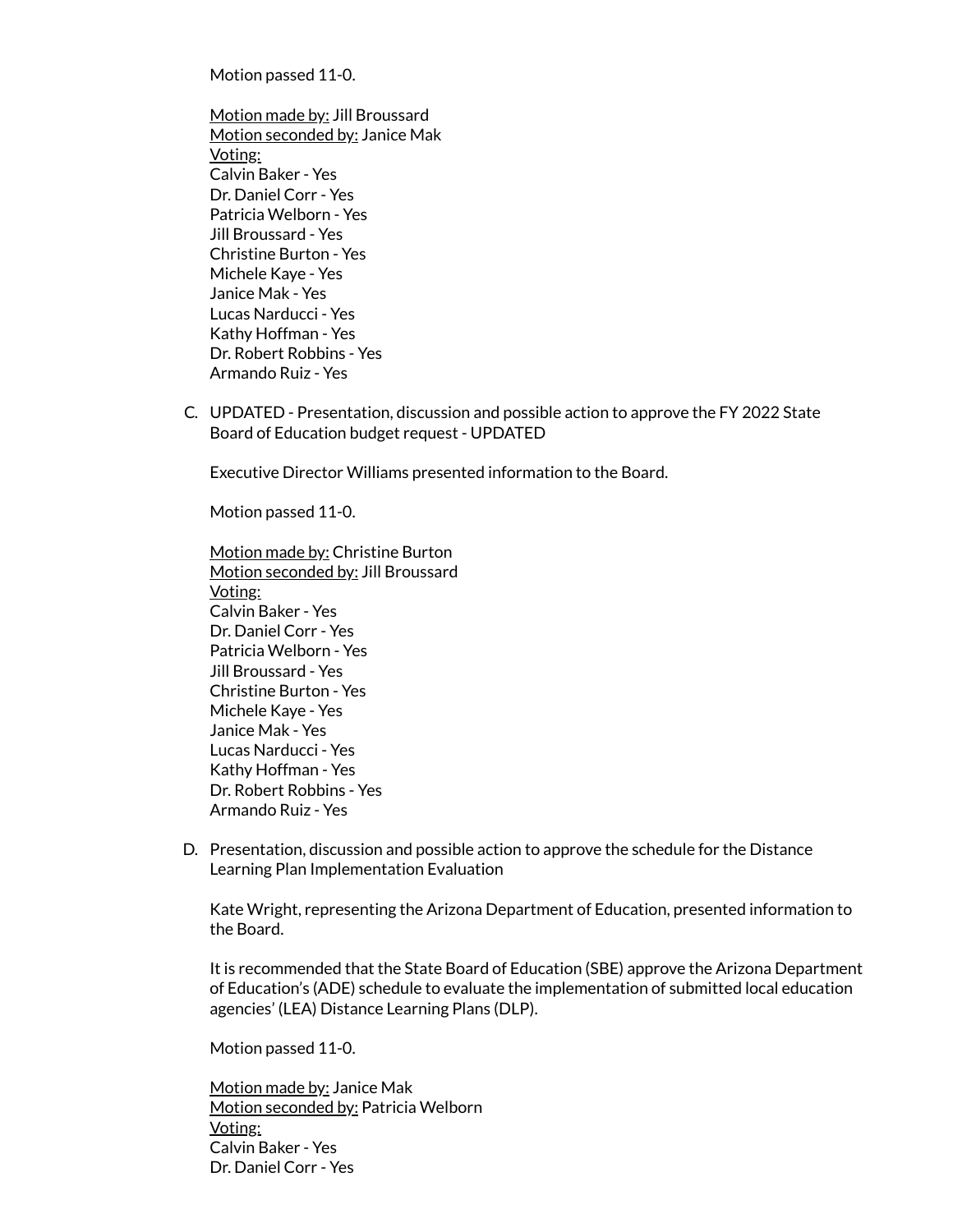Patricia Welborn - Yes Jill Broussard - Yes Christine Burton - Yes Michele Kaye - Yes Janice Mak - Yes Lucas Narducci - Yes Kathy Hoffman - Yes Dr. Robert Robbins - Yes Armando Ruiz - Yes

E. Presentation, discussion, and possible action to make the Grade 9 or 10 Assessment Determination pursuant to the Board's 5-Year Assessment Plan

Dr. Robert Robbins exited meeting.

Audra Ahumada, representing the Arizona Department of Education, presented information to the Board.

Wendy Davy, representing the Arizona Department of Education, presented information to the Board.

A motion was made to approve 10th grade as the grade to administer the pre-assessment pursuant to the Board's 5-year assessment plan.

Motion made by: Dr. Janice Mak Motion seconded by: Christine Burton Voting: Calvin Baker - No Dr. Daniel Corr - No Patricia Welborn - No Jill Broussard - No Christine Burton - Yes Michele Kaye - No Janice Mak - Yes Lucas Narducci - Yes Kathy Hoffman - Yes Armando Ruiz - No

Motion failed 6-4

A motion was made to approve 9th grade as the grade to administer the pre-assessment pursuant to the Board's 5-year assessment plan.

Motion passed 10-0.

Motion made by: Michele Kaye Motion seconded by: Armando Ruiz Voting: Calvin Baker - Yes Dr. Daniel Corr - Yes Patricia Welborn - Yes Jill Broussard - Yes Christine Burton - Yes Michele Kaye - Yes Janice Mak - Yes Lucas Narducci - Yes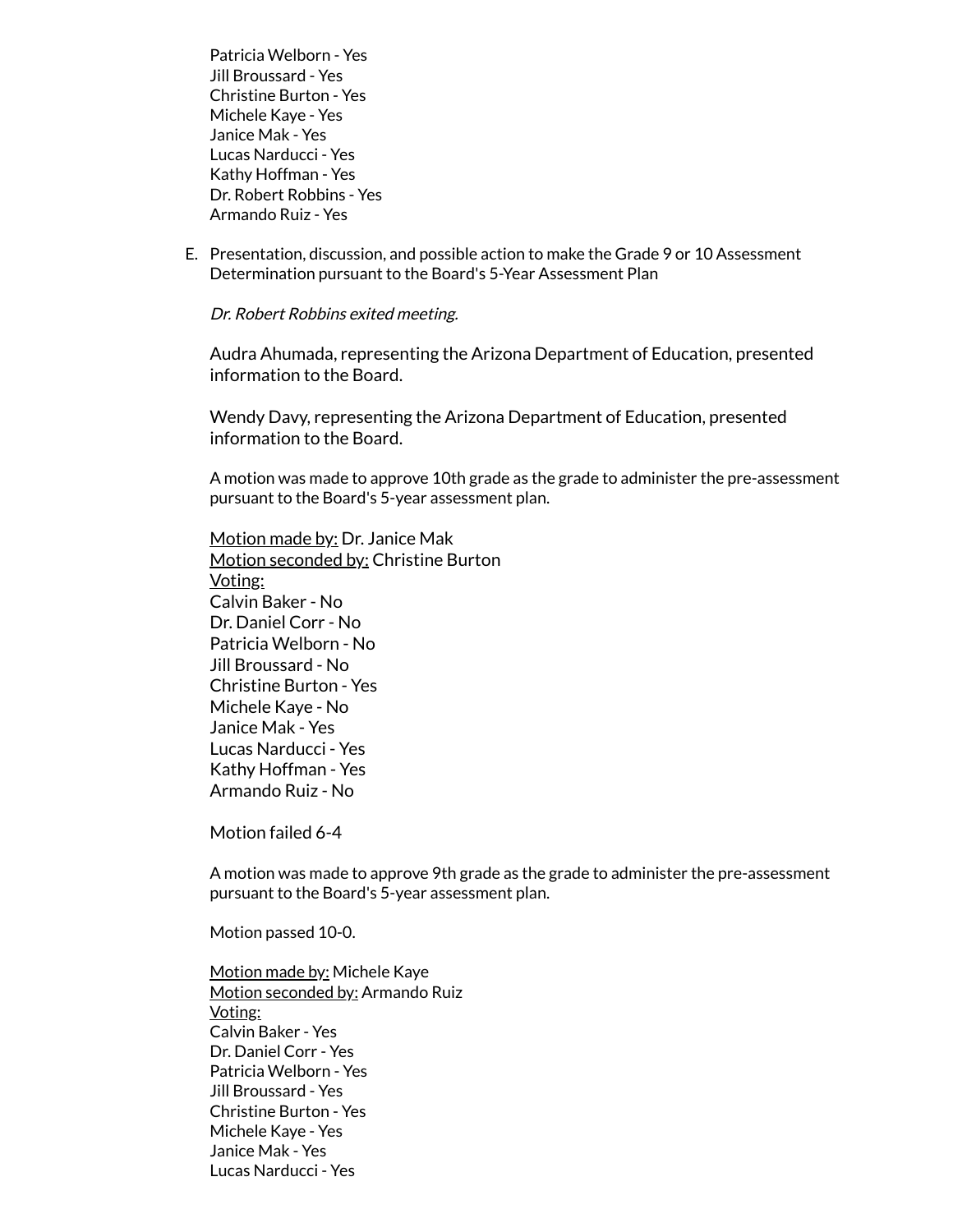Kathy Hoffman - Yes Dr. Robert Robbins - Not Present Armando Ruiz - Yes

F. UPDATED - Presentation and discussion regarding follow-up with local education agencies on the educational opportunities provided during school closures - UPDATED

The Board recessed at 12:19 p.m. and reconvened at 12:27 p.m.

Data Analyst Mueller presented information to the Board.

G. Presentation, discussion and possible action to eliminate administration of AIMS Science in the 2020-2021 school year

It is recommended the Board eliminate administration of AIMS Science in the 2020-2021 school year and conduct a census field test of AzSCI as planned.

Motion passed 10-0.

Motion made by: Calvin Baker Motion seconded by: Michele Kaye Voting: Calvin Baker - Yes Dr. Daniel Corr - Yes Patricia Welborn - Yes Jill Broussard - Yes Christine Burton - Yes Michele Kaye - Yes Janice Mak - Yes Lucas Narducci - Yes Kathy Hoffman - Yes Dr. Robert Robbins - Not Present Armando Ruiz - Yes

## 6. CALL TO THE PUBLIC

No Request to Speak forms were submitted.

#### 7. CONSENT AGENDA - CERTIFICATION ENFORCEMENT ACTIONS

A motion was made to approve item 7A1 - 7A8.

Motion passed 10-0.

Motion made by: Dr. Daniel Corr Motion seconded by: Christine Burton Voting: Calvin Baker - Yes Dr. Daniel Corr - Yes Patricia Welborn - Yes Jill Broussard - Yes Christine Burton - Yes Michele Kaye - Yes Janice Mak - Yes Lucas Narducci - Yes Kathy Hoffman - Yes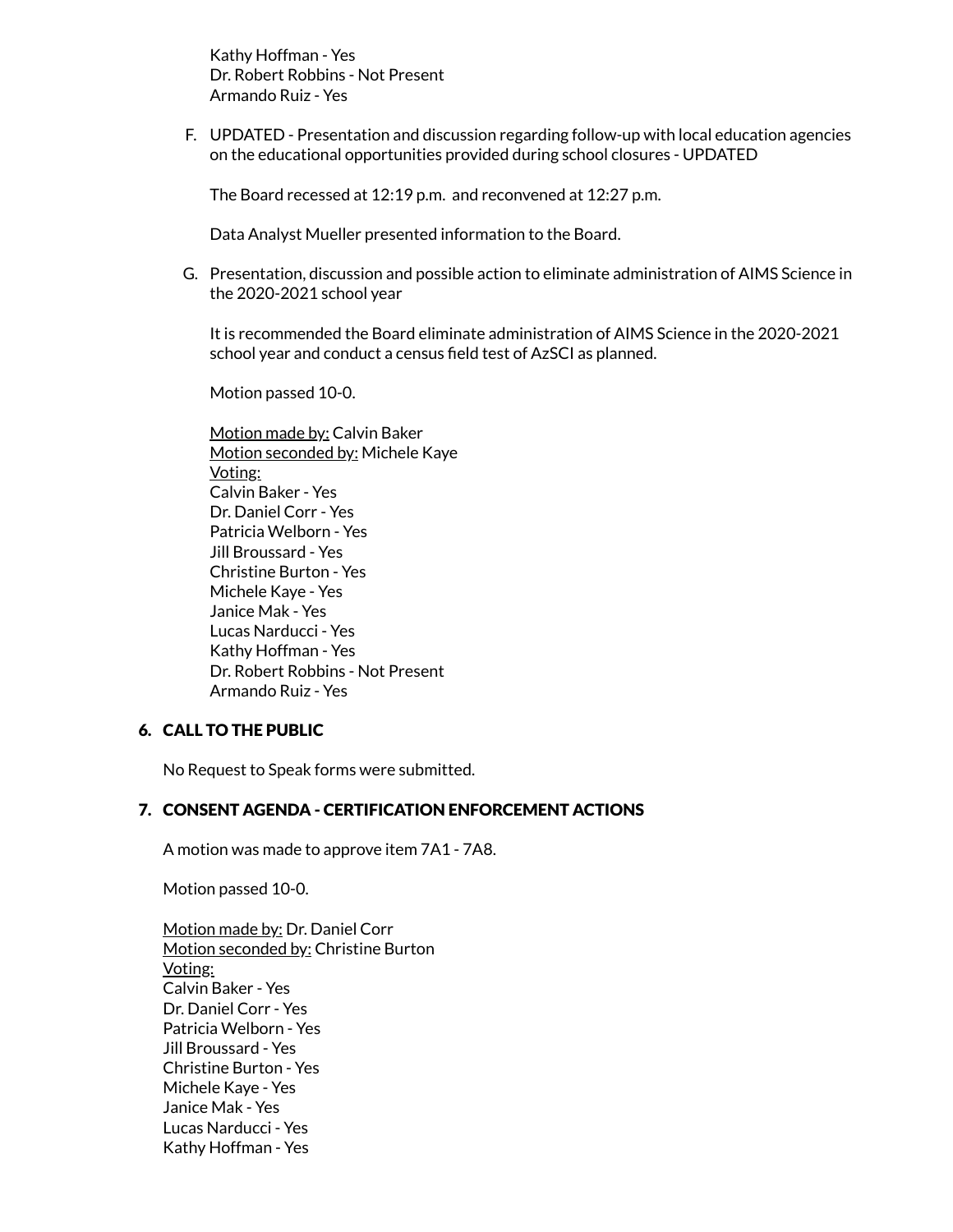- A. Approval of the voluntary surrender of the educator certificates held by:
	- 1. Joseph Dugan, Case no. C-2019-242
		- a. Joseph Dugan, Case no. C-2019-242 Supporting Documents
	- 2. David Merrill, Case no. C-2017-318 and C-2019-384
		- a. David Merrill, Case no. C-2017-318 and C-2019-384 Supporting Documents
	- 3. Matthew Schenk, Case no. C-2019-310
		- a. Matthew Schenk, Case no. C-2019-310 Supporting Documents
	- 4. Alfonso Alva, Case no. C-2019-381
		- a. Alfonso Alva, Case no. C-2019-381 Supporting Documents
	- 5. Velma Dee, Case no. C-2019-575
		- a. Velma Dee, Case no. C-2019-575 Supporting Documents
	- 6. Kenneth Echols, Case no. C-2020-000278
		- a. Kenneth Echols, Case no. C-2020-000278 Supporting Documents
	- 7. Amber Hughes, Case no. C-2020-000102
		- a. Amber Hughes, Case no. C-2020-000102 Supporting Documents
	- 8. Brian Lawson, Case no. C-2019-000786
		- a. Brian Lawson, Case no. C-2019-000786 Supporting Documents

# 8. CALL TO THE PUBLIC

Executive Director Williams, informed that no Request to Speak forms were submitted and one written comment was received and can be found in the Board material.

### A. Written Comment

# 9. GENERAL SESSION - CERTIFICATION ENFORCEMENT ACTIONS

Member Welborn requested to remove 9A8.

A motion was made to approve 9A1 - 9A7, 9A9, and 9A10.

Motion passed 10-0.

Motion made by: Michele Kaye Motion seconded by: Jill Broussard Voting: Calvin Baker - Yes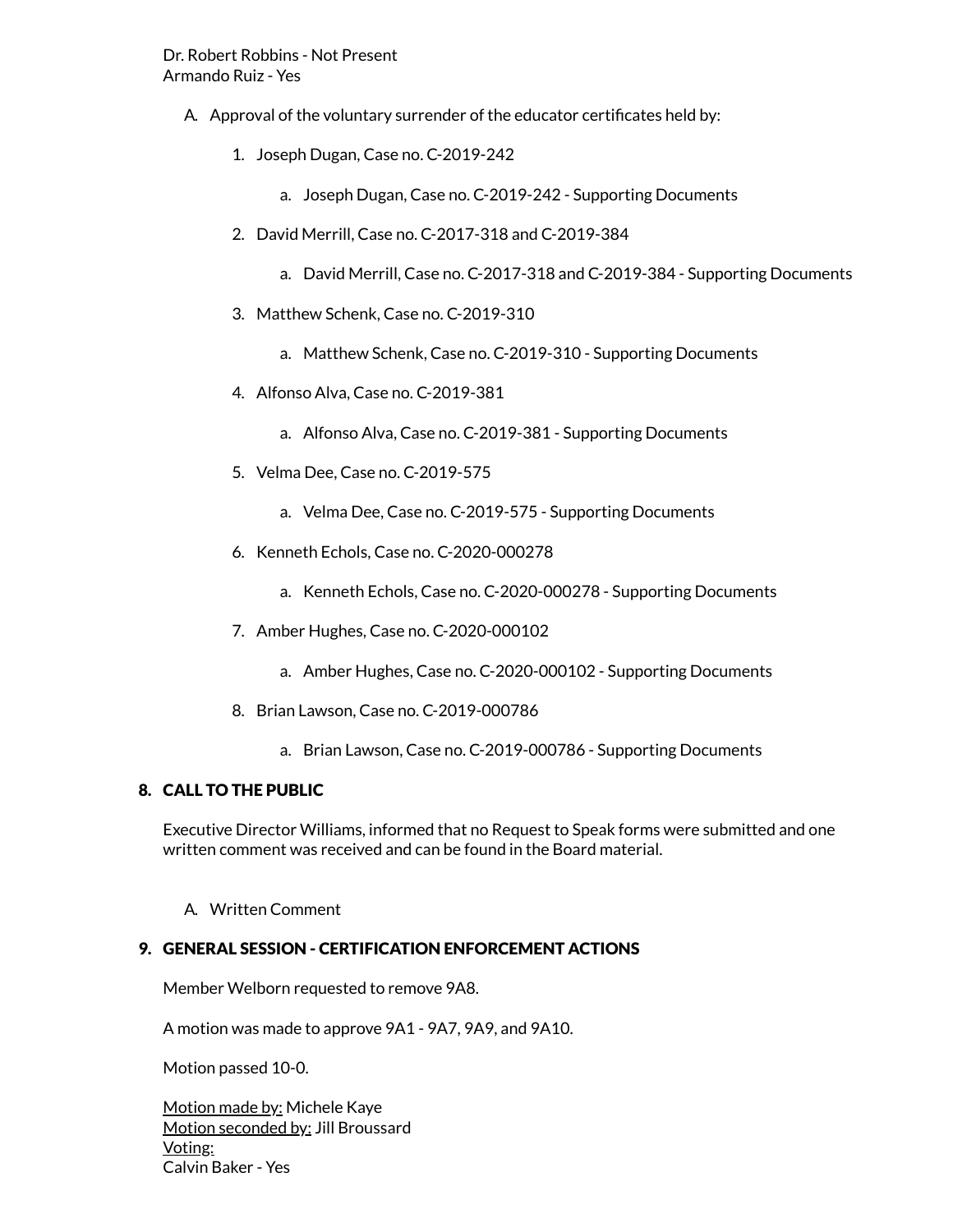Dr. Daniel Corr - Yes Patricia Welborn - Yes Jill Broussard - Yes Christine Burton - Yes Michele Kaye - Yes Janice Mak - Yes Lucas Narducci - Yes Kathy Hoffman - Yes Dr. Robert Robbins - Not Present Armando Ruiz - Yes

- A. Presentation, discussion and possible action to approve the Negotiated Settlement Agreements for:
	- 1. Lia DeBaca, Case no. C-2019-647
		- a. Lia DeBaca, Case no. C-2019-647 Supporting Documents
	- 2. Gabriel Moya, Case no. C-2019-672
		- a. Gabriel Moya, Case no. C-2019-672 Supporting Documents
	- 3. Denise Reeves-Nez, Case no. C-2019-477
		- a. Denise Reeves-Nez, Case no. C-2019-477 Supporting Documents
	- 4. Beth Schaffer, Case no. C-2019-00663-R
		- a. Beth Schaffer, Case no. C-2019-00663-R Supporting Documents
	- 5. Kendra Spens, Case no. C-2020-000043
		- a. Kendra Spens, Case no. C-2020-000043 Supporting Documents
	- 6. Joseph Torres, Case no. C-2018-449
		- a. Joseph Torres, Case no. C-2018-449 Supporting Documents
	- 7. Jorge Castillo, Case no. C-2020-000095R
		- a. Jorge Castillo, Case no. C-2020-000095R Supporting Documents
	- 8. Alexis Anderson-Harper, Case no. C-2020-000203

Superintendent Hoffman exited meeting.

Member held discussion around this agenda item.

It is recommended that the State Board of Education accept the Negotiated Settlement Agreement, with conditions, for Alexis Anderson-Harper, and that all states and territories be so notified.

Motion passed 7-2. Member Ruiz explained his vote.

Motion made by: Dr. Daniel Corr Motion seconded by: Michele Kaye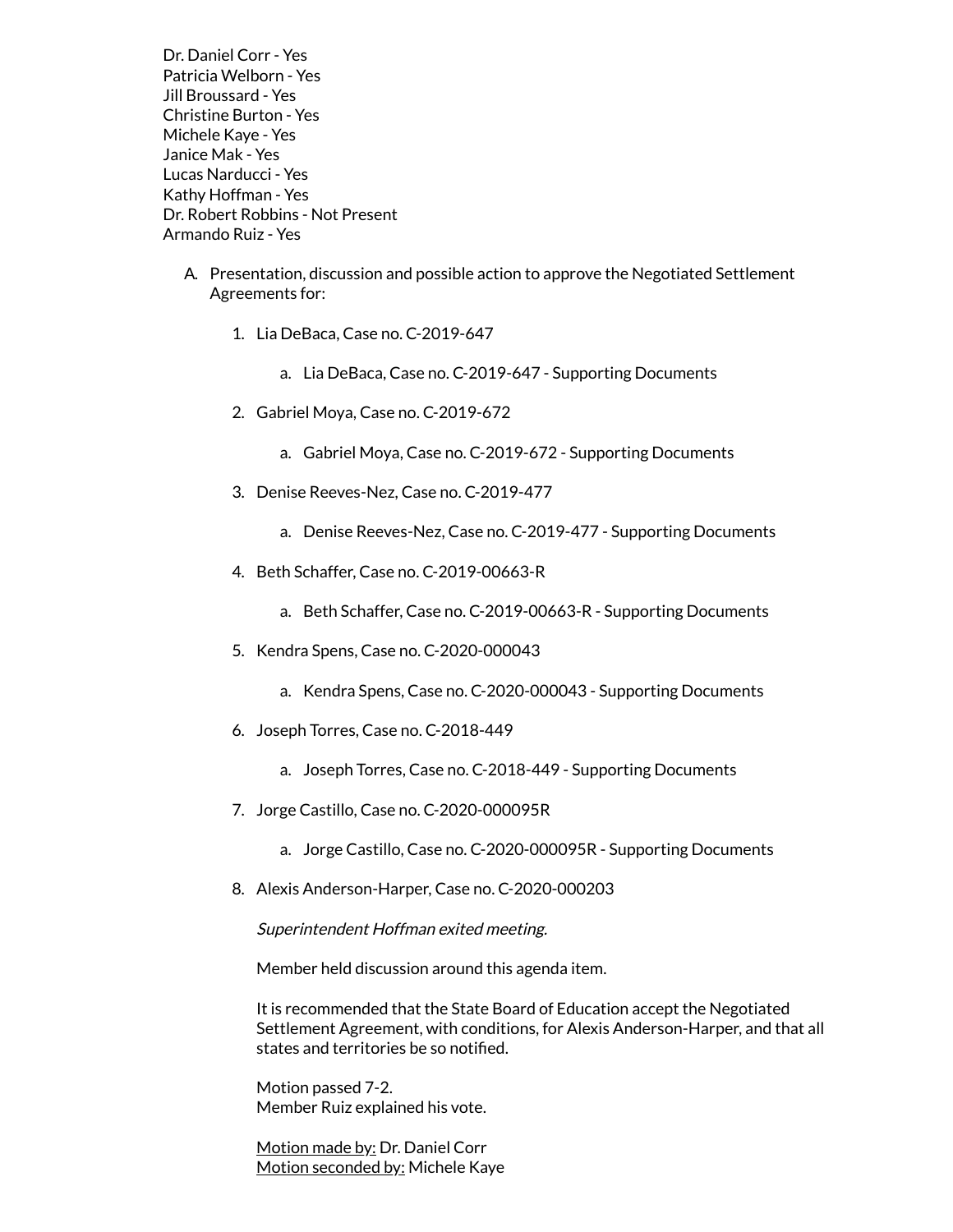Voting: Calvin Baker - Yes Dr. Daniel Corr - Yes Patricia Welborn - No Jill Broussard - Yes Christine Burton - Yes Michele Kaye - Yes Janice Mak - Yes Lucas Narducci - Yes Kathy Hoffman - Not Present Dr. Robert Robbins - Not Present Armando Ruiz - No

- a. Alexis Anderson-Harper, Case no. C-2020-000203 -Supporting Documents
- 9. Paulette Wirth, Case no C-2020-000335
	- a. Paulette Wirth, Case no C-2020-000335-Supporting Documents
- 10. Connie McCormick-Darien, Case no. C-2019-661
	- a. Connie McCormick-Darien, Case no. C-2019-661-Supporting Documents
- B. Presentation, discussion and possible action on the findings of fact, conclusions of law and recommendation of the Professional Practices Advisory Committee to revoke any and all certificates held by Vidal Barragan, Case no. C-2019-696 for a period of five years

It is recommended that the State Board of Education adopt the Finding of Fact, Conclusions of Law and the Recommendation of the PPAC to revoke any and all certicate(s) held by Vidal Barragan, for a period of five year(s), and that all states and territories be so notified.

Motion passed 9-0.

Motion made by: Jill Broussard Motion seconded by: Dr. Daniel Corr Voting: Calvin Baker - Yes Dr. Daniel Corr - Yes Patricia Welborn - Yes Jill Broussard - Yes Christine Burton - Yes Michele Kaye - Yes Janice Mak - Yes Lucas Narducci - Yes Kathy Hoffman - Not Present Dr. Robert Robbins - Not Present Armando Ruiz - Yes

- 1. Vidal Barragon, Case no. C-2019-696 Supporting Documents
- C. Presentation, discussion and possible action on the findings of fact, conclusions of law and recommendation of the Professional Practices Advisory Committee to Suspend any and all certificates held by Creighton Bourland, Case no. C-2018-833, for a period of five years with conditions

It is recommended that the State Board of Education adopt the Finding of Fact, Conclusions of Law and the Recommendation of the PPAC to suspend any and all certificate(s) held by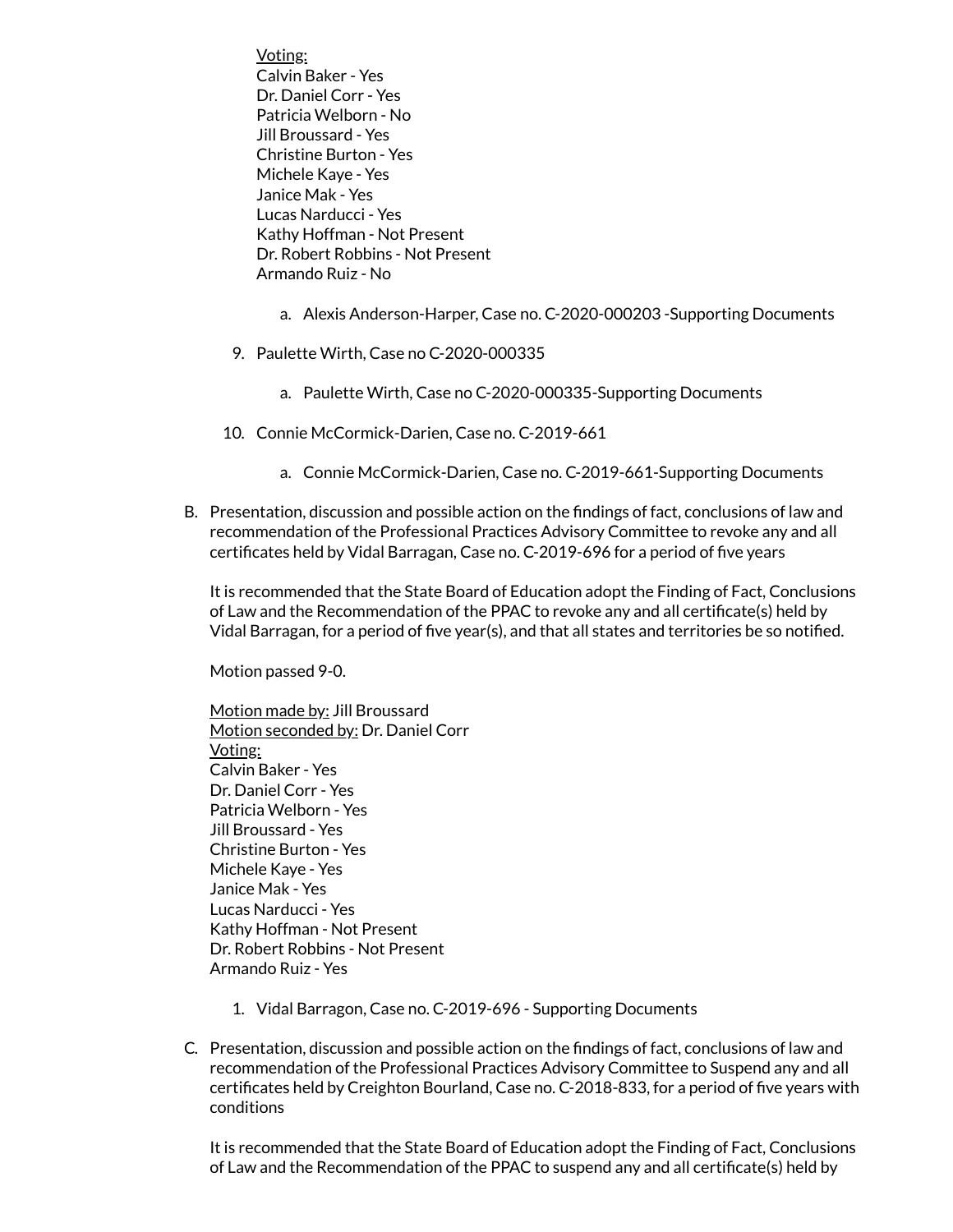Creighton Bourland, for a period of five year(s) with successful completion of an anger management class, and that all states and territories be so notified.

Motion passed 9-0.

- Motion made by: Michele Kaye Motion seconded by: Dr. Daniel Corr Voting: Calvin Baker - Yes Dr. Daniel Corr - Yes Patricia Welborn - Yes Jill Broussard - Yes Christine Burton - Yes Michele Kaye - Yes Janice Mak - Yes Lucas Narducci - Yes Kathy Hoffman - Not Present Dr. Robert Robbins - Not Present Armando Ruiz - Yes
	- 1. Creighton Bourland, Case no. C-2018-833 Supporting Documents
- D. Presentation, discussion and possible action on the findings of fact, conclusions of law and recommendation of the Professional Practice Advisory Committee to suspend any and all certificate held by Alfred Bowden, Case no. C-2019-663, for a period of three years with conditions

It is recommended that the State Board of Education adopt the Finding of Fact, Conclusions of Law and the Recommendation of the PPAC to suspension of any and all certificate(s) held by Alfred Bowden, for a period of three year(s), and successful completion of drug and alcohol treatment and that all states and territories be so notified.

Motion passed 9-0.

Motion made by: Patricia Welborn Motion seconded by: Jill Broussard Voting: Calvin Baker - Yes Dr. Daniel Corr - Yes Patricia Welborn - Yes Jill Broussard - Yes Christine Burton - Yes Michele Kaye - Yes Janice Mak - Yes Lucas Narducci - Yes Kathy Hoffman - Not Present Dr. Robert Robbins - Not Present Armando Ruiz - Yes

- 1. Alfred Bowden, Case no. C-2019-663 Supporting Documents
- E. Presentation, discussion and possible action on the findings of fact, conclusions of law and recommendation of the Professional Practices Advisory Committee to revoke any and all certificates held by Annella Krom, Case no. C-2019-587, for a period of five years

It is recommended that the State Board of Education adopt the Finding of Fact, Conclusions of Law and the Recommendation of the PPAC to revoke any and all certificate(s) held by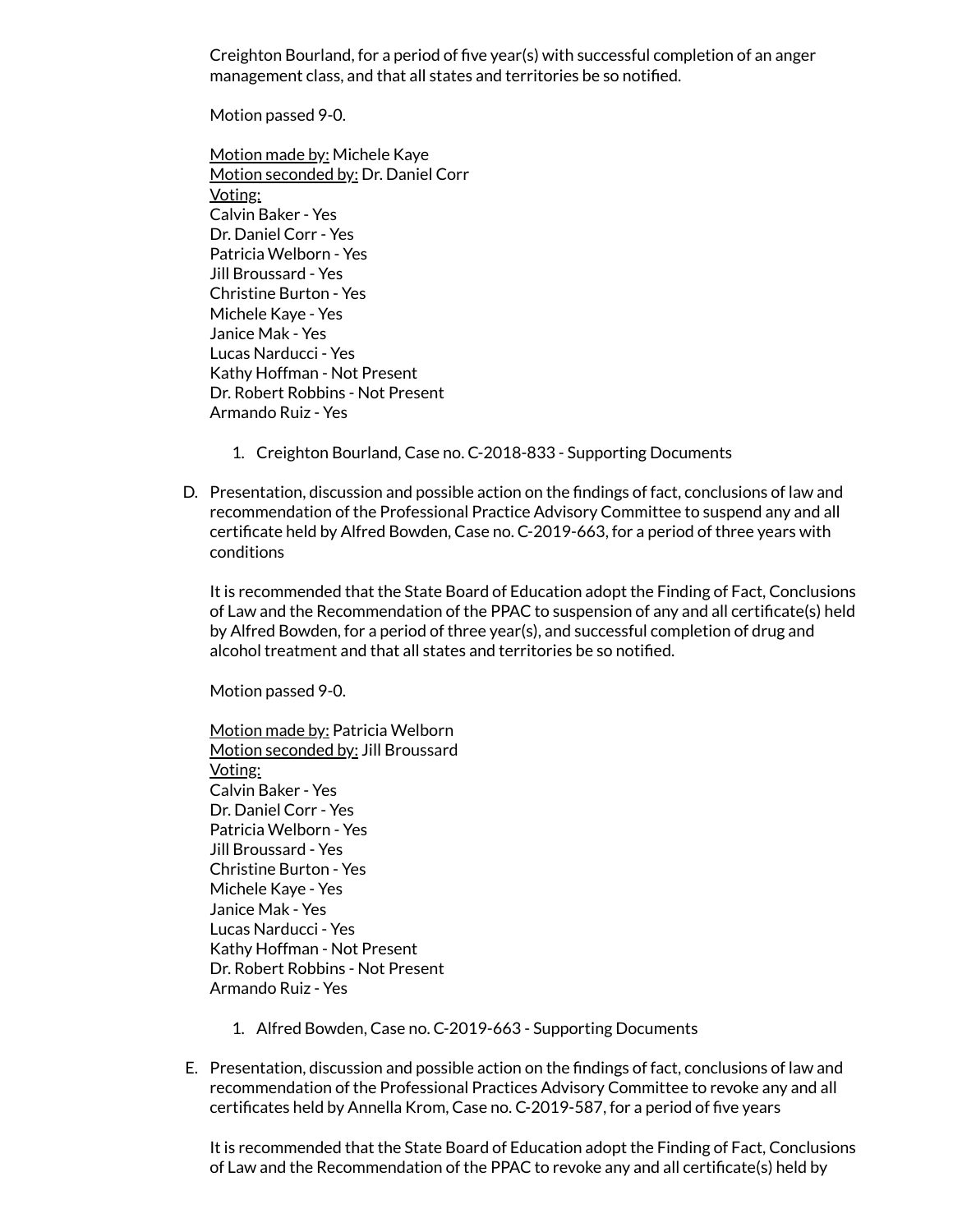Annella Krom, for a period of five year(s), and that all states and territories be so notified.

Motion passed 9-0.

- Motion made by: Patricia Welborn Motion seconded by: Michele Kaye Voting: Calvin Baker - Yes Dr. Daniel Corr - Yes Patricia Welborn - Yes Jill Broussard - Yes Christine Burton - Yes Michele Kaye - Yes Janice Mak - Yes Lucas Narducci - Yes Kathy Hoffman - Not Present Dr. Robert Robbins - Not Present Armando Ruiz - Yes
	- 1. Annella Krom, Case no. C-2019-587 Supporting Documents
- F. Presentation, discussion and possible action on the findings of fact, conclusions of law and recommendation of the Professional Practices Advisory Committee to suspend any and all certificates held by Luis Lizarraga Jr., Case no. C-2019-279, for a period of three years

It is recommended that the State Board of Education adopt the Finding of Fact, Conclusions of Law and the Recommendation of the PPAC to suspend any and all certicate(s) held by Luis LIzarraga, for a period of three years, and that all states and territories be so notified.

Motion passed 9-0.

Motion made by: Patricia Welborn Motion seconded by: Dr. Daniel Corr Voting: Calvin Baker - Yes Dr. Daniel Corr - Yes Patricia Welborn - Yes Jill Broussard - Yes Christine Burton - Yes Michele Kaye - Yes Janice Mak - Yes Lucas Narducci - Yes Kathy Hoffman - Not Present Dr. Robert Robbins - Not Present Armando Ruiz - Yes

- 1. Luis Lizarraga Jr., Case no. C-2019-279- Supporting Documents
- G. Presentation, discussion and possible action on the findings of fact, conclusions of law and recommendation of the Professional Practices Advisory Committee to suspend any and all certificates held by Oscar Nunez, Case no. C-2017-620, for a period of four years with conditions

It is recommended that the State Board of Education adopt the Finding of Fact, Conclusions of Law and the Recommendation of the PPAC to suspend any and all certificate(s) held by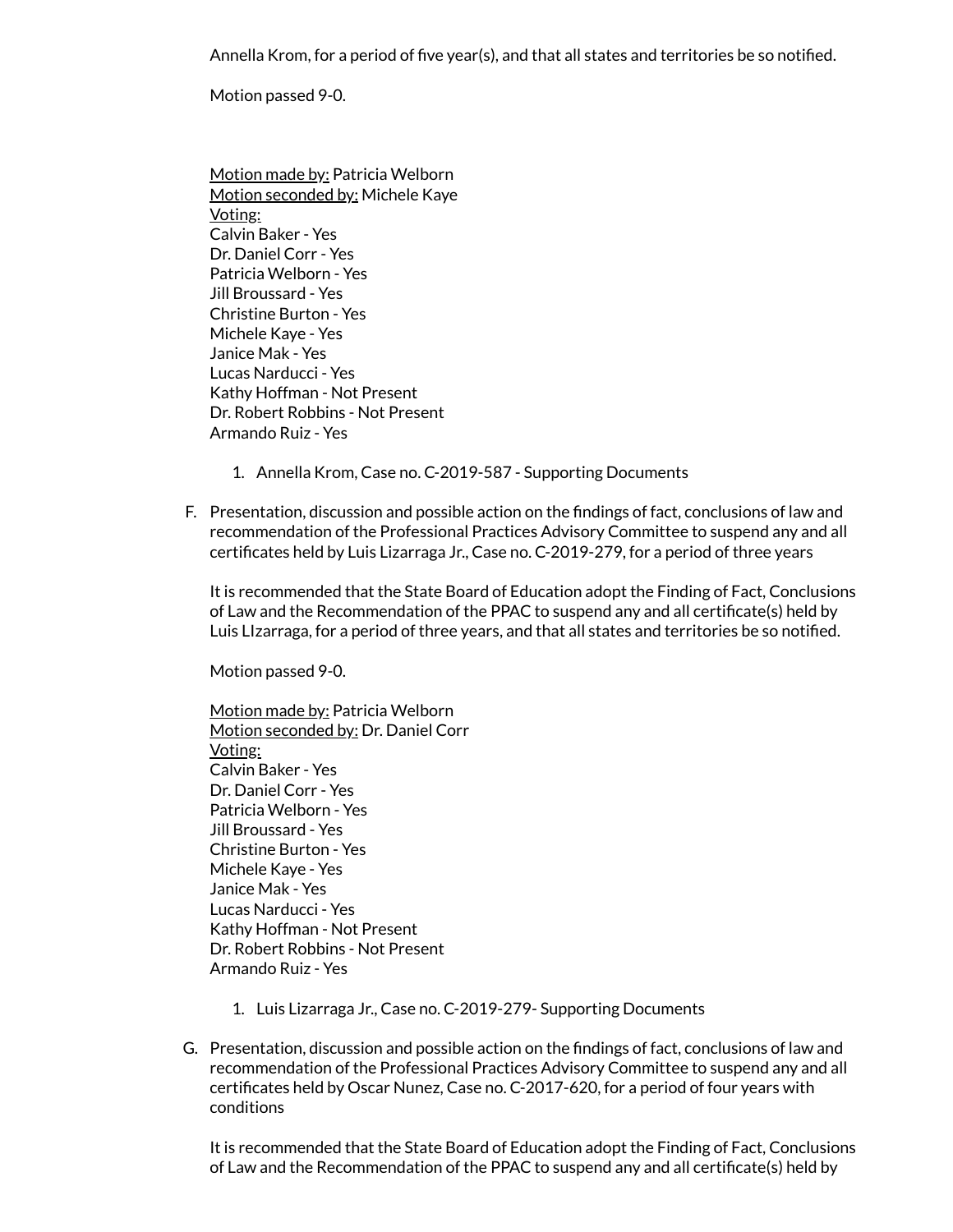Oscar Nunez, for a period of four year(s) with successful completion of drug and alcohol treatment and that all states and territories be so notified.

Motion passed 9-0.

- Motion made by: Dr. Daniel Corr Motion seconded by: Calvin Baker Voting: Calvin Baker - Yes Dr. Daniel Corr - Yes Patricia Welborn - Yes Jill Broussard - Yes Christine Burton - Yes Michele Kaye - Yes Janice Mak - Yes Lucas Narducci - Yes Kathy Hoffman - Not Present Dr. Robert Robbins - Not Present Armando Ruiz - Yes
	- 1. Oscar Nunez, Case no. C-2017-620- Supporting Documents
- H. Presentation, discussion and possible action on the findings of fact, conclusions of law and recommendation of the Professional Practices Advisory Committee to revoke any and all certificates held by Ricky Ordway, Case no. C-2019-325, for a period of five years

It is recommended that the State Board of Education adopt the Finding of Fact, Conclusions of Law and the Recommendation of the PPAC to revoke any and all certificate(s) held by Ricky Ordway, for a period of five year(s), and that all states and territories be so notified.

Motion passed 9-0.

Motion made by: Patricia Welborn Motion seconded by: Calvin Baker Voting: Calvin Baker - Yes Dr. Daniel Corr - Yes Patricia Welborn - Yes Jill Broussard - Yes Christine Burton - Yes Michele Kaye - Yes Janice Mak - Yes Lucas Narducci - Yes Kathy Hoffman - Not Present Dr. Robert Robbins - Not Present Armando Ruiz - Yes

- 1. Ricky Ordway, Case no. C-2019-325 Supporting Documents
- I. Presentation, discussion and possible action on the findings of fact, conclusions of law and recommendation of the Professional Practices Advisory Committee to suspend any and all certificates held by Sasha Senger, Case no. C-2018-662, for a period of one year

It is recommended that the State Board of Education adopt the Finding of Fact, Conclusions of Law and the Recommendation of the PPAC to suspend any and all certificate(s) held by Sasha Senger, for a period of one year, and that all states and territories be so notified.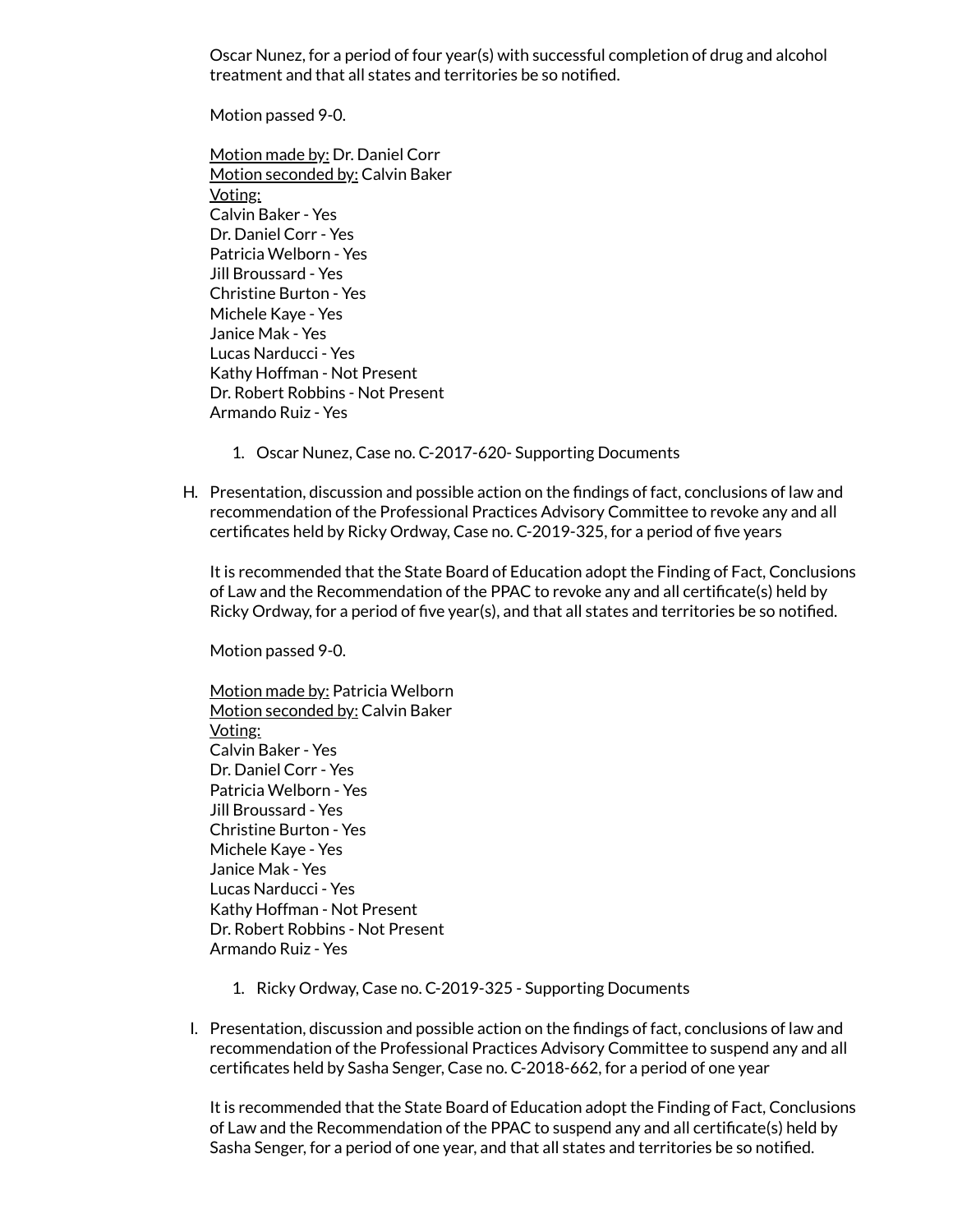Motion passed 9-0.

- Motion made by: Patricia Welborn Motion seconded by: Jill Broussard Voting: Calvin Baker - Yes Dr. Daniel Corr - Yes Patricia Welborn - Yes Jill Broussard - Yes Christine Burton - Yes Michele Kaye - Yes Janice Mak - Yes Lucas Narducci - Yes Kathy Hoffman - Not Present Dr. Robert Robbins - Not Present Armando Ruiz - Yes
	- 1. Sasha Senger, Case no. C-2018-662 Supporting Documents
- J. Presentation, discussion and possible action on the findings of fact, conclusions of law and recommendation of the Professional Practices Advisory Committee to approve the application for certification(s) of Charlene Martens, Case no. C-2019-795R

It is recommended that the State Board of Education adopt the Finding of Fact, Conclusions of Law and the Recommendation of the PPAC to grant the application for certification of Charlene Martens and that all states and territories be so notified.

Motion made by: Dr. Daniel Corr Motion seconded by: Patricia Welborn Voting: Calvin Baker - Not Present Dr. Daniel Corr - No Patricia Welborn - No Jill Broussard - Yes Christine Burton - No Michele Kaye - No Janice Mak - No Lucas Narducci - No Kathy Hoffman - Not Present Dr. Robert Robbins - Not Present Armando Ruiz - No

Motion failed 1-7.

A motion was made that the State Board of Education adopt the Finding of Fact, Conclusions of Law and deny the PPAC's recommendation and to direct staff to work with the applicant to create a negotiated settlement agreement approving the applicant's certification.

Motion passed 8-0.

Motion made by: Michele Kaye Motion seconded by: Christine Burton Voting: Calvin Baker - Not Present Dr. Daniel Corr - Yes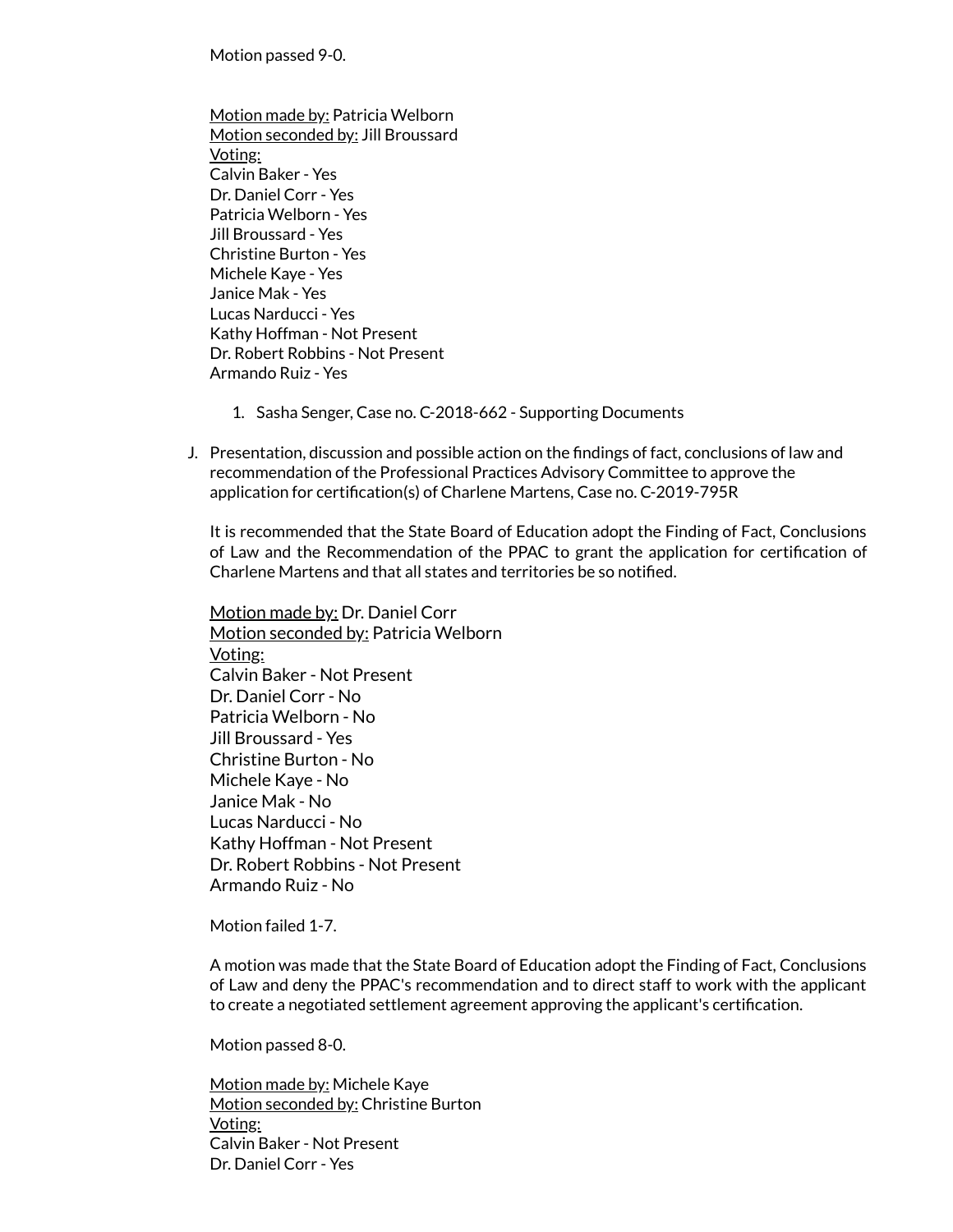Patricia Welborn - Yes Jill Broussard - Yes Christine Burton - Yes Michele Kaye - Yes Janice Mak - Yes Lucas Narducci - Yes Kathy Hoffman - Not Present Dr. Robert Robbins - Not Present Armando Ruiz - Yes

- 1. Charlene Martens, Case no. C-2019-795R Supporting Documents
- K. Presentation, discussion and possible action on the Request for Rehearing for Luis Alvarez, Case no. C-2019-296

Philip Austin presented information to the Board, on behalf of Luis Alvarez.

It is recommended that the State Board of Education deny the Request for Rehearing for Luis Alvarez.

Motion passed 9-0.

Motion made by: Michele Kaye Motion seconded by: Armando Ruiz Voting: Calvin Baker - Yes Dr. Daniel Corr - Yes Patricia Welborn - Yes Jill Broussard - Yes Christine Burton - Yes Michele Kaye - Yes Janice Mak - Yes Lucas Narducci - Yes Kathy Hoffman - Not Present Dr. Robert Robbins - Not Present Armando Ruiz - Yes

- 1. Luis Alvarez, Case no. C-2019-296-Supporting Documents
- L. Presentation, discussion and possible action to regarding guidelines on educator applications and certification enforcement actions involving individuals engaging in assaultive behavior

A motion was made to table item 9L until the September 2020 Board Meeting.

Motion passed 9-0.

Motion made by: Calvin Baker Motion seconded by: Jill Broussard Voting: Calvin Baker - Yes Dr. Daniel Corr - Yes Patricia Welborn - Yes Jill Broussard - Yes Christine Burton - Yes Michele Kaye - Yes Janice Mak - Yes